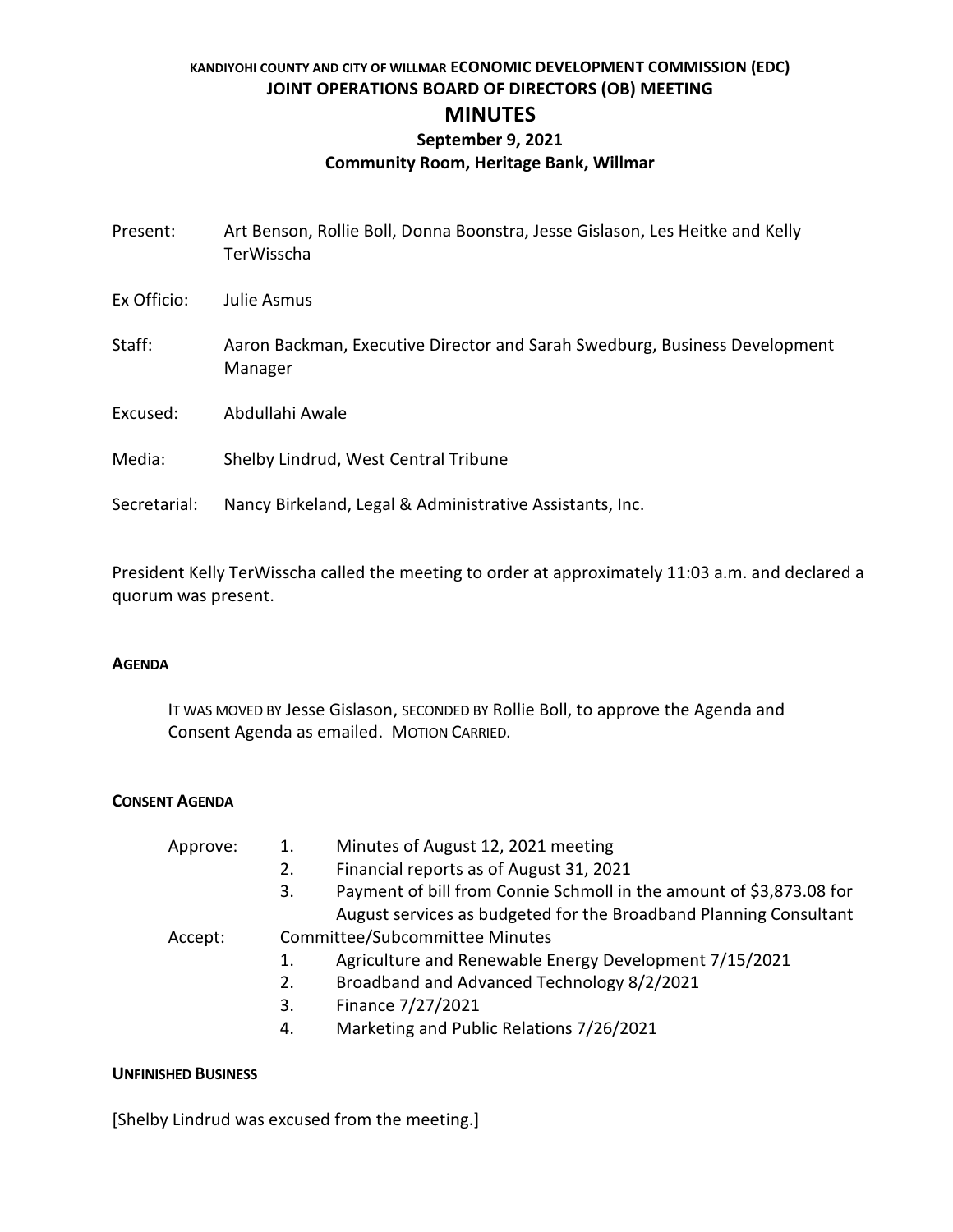**Marketing and Communications Specialist Update.** Aaron Backman reported the EDC received 16 applications plus another 5 after the deadline. The review committee, Art Benson, Les Heitke, Backman, Sarah Swedburg and Nancy Birkeland, selected six to interview. One accepted another position prior to being interviewed and another withdrew due to a change at her employment. The applicants were asked to prepare a sample flyer for a developer with information provided by the EDC. The committee interviewed the four applicants yesterday. Backman contacted references for each applicant. The review committee unanimously recommended one of the applicants be hired with and anticipated start date in November. The board will be asked to approve the hiring once a final offer is negotiated with the applicant.

[Lindrud returned to the meeting.]

**NEW BUSINESS**—There was no new business.

#### **REPORTS**

**Economic Development Activity.** Backman reviewed a Development Timeline for the new logistics facility (see attached) on which EDC staff has been working with the City of Willmar. The company is purchasing approximately 27 acres in the Willmar Industrial Park and another 6 acres of unplatted land. Swedburg indicated the EDC entered into an agreement with the City of Willmar to prepare planning commission packets, hearing notices and council action reports relative to the logistics facility at no cost to the city. The City of Willmar is currently interviewing candidates to replace Dave Ramstad. EDC staff is also working on the first project in the Renaissance Zone in Block 25. Braun Intertec is doing soil borings for an environmental study of Block 25, which is anticipated to be completed by the end of September. Herzog started accepting applications for Phase 2 residents of Unique Opportunities; construction will begin on Phase 3 in October and Phase 4 may also be considered this fall. Herzog has asked the EDC to look for additional construction locations. Suite Liv'n's project is moving forward. The City of Willmar received a signed letter of intent from a Minneapolis developer for a mixed use development between Rice Hospital and the library. Backman noted developers are aware of Willmar's increased population from the 2020 census. President TerWisscha noted multi-family housing is increasing, but singlefamily homes are not. Swedburg reported she is interacting with a developer on owner-occupied housing and town homes and Backman has spoken with local residential developers. Swedburg stated updating the housing study has been discussed. President TerWisscha noted lots are not available for building and suggested the City of Willmar may need to provide some assistance to get a project started. Other communities in the county are also concerned with single-family housing. Raymond has sold lots to a single-family housing developer and Pennock has lots, but no one is building. Swedburg attended the last New London EDA meeting where the need for singlefamily housing was discussed, including what space is available and if an abutting township would be agreeable to annexation. Jesse Gislason reported Spicer is also looking at single-family housing, but infrastructure is needed.

**Elevate Business Academy.** Swedburg reported there are five applicants signed up so far. Classes begin September 16. She received 18 sets of class material so more applicants can be accepted.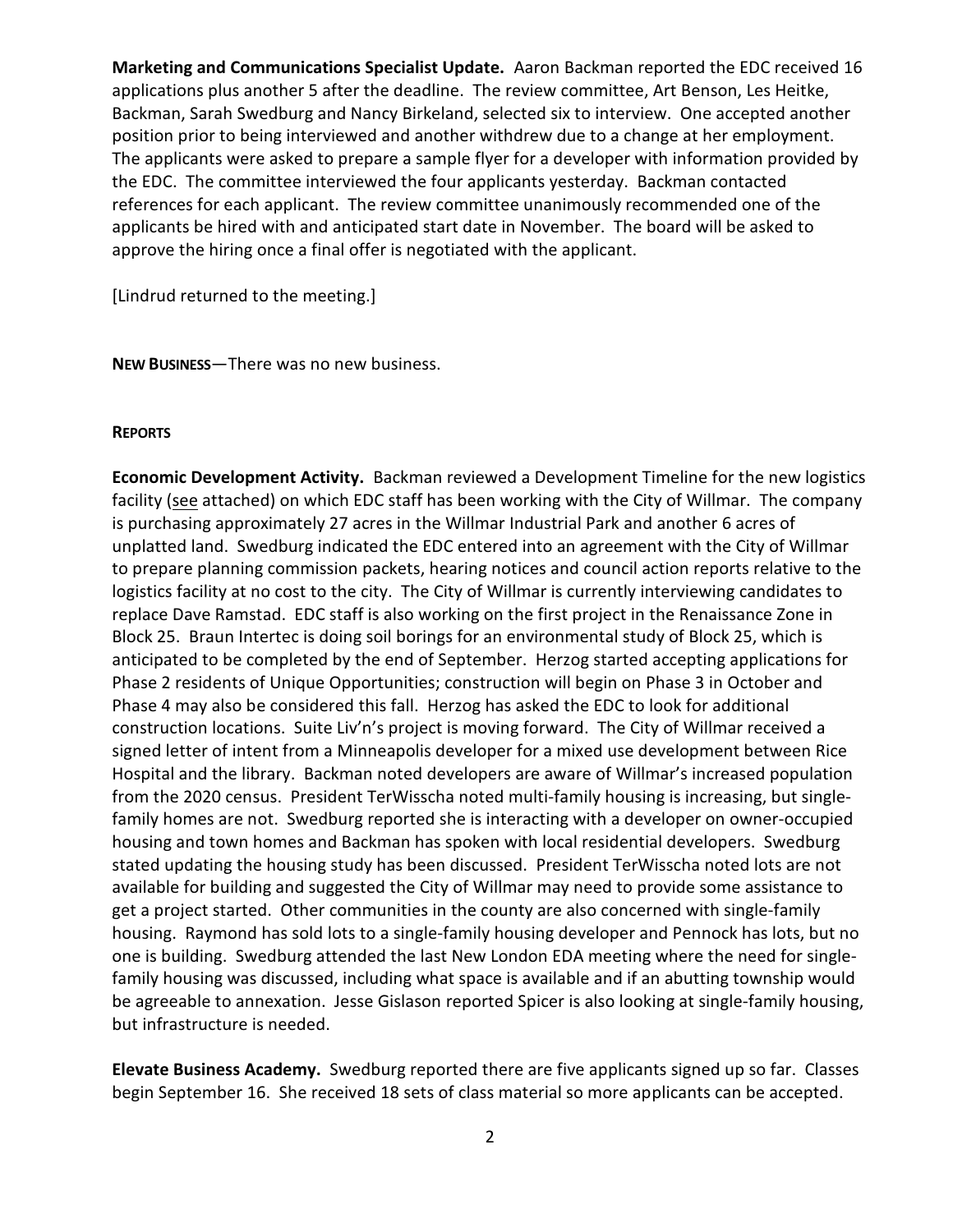Two prospects who attended an informational meeting last night are also interested in assisting as instructors. The EDC is eligible to apply for a Small Business Partnership Program grant of up to \$600,000 through the Minnesota Department of Employment and Economic Development (DEED) for technical support. The application will receive more points if there is a 50% match. The national program through Rising Tide Capital has Spanish materials, but not Somali so there has been some conversation on getting the material translated into Somali. Each class costs approximately \$35,000 and it is planned to hold two sessions each year. American Rescue Plan Act (ARPA) funds may be able to be used for the program; however, Backman suggested a longer-term funding may be best. There has been no guidance yet on the use of ARPA funds. Discussions have been held on seeking funding from local law firms and accountants, who may also be a possibility for technical support.

**Township Broadband Projects.** Swedburg received communication from Charter with a new configuration of its project. Charter has proposed four projects, one of which was approved by the county. The National Telecommunications and Information Administration grant application was submitted in mid-August for a \$28 million project in seven counties; 88% of the project would be funded by the grant and 12% would be contributed by Federated Telephone Cooperative. The state Border-to-Border Grant Program has not yet opened as it is awaiting information on whether or not ARPA funds can be used. Prinsburg's project is moving along with Arvig. Swedburg has received calls from other townships interested in a broadband project. Vibrant Broadband needs to increase the minimum speeds for its project on the east side of the county if ARPA funds will be used. Vibrant's project is semi wireless and semi fiber. The county is very committed to broadband and plans to use about 75% of its ARPA funds for broadband projects. When in Willmar, Swedburg spoke with the DEED Commissioner and Amy Klobuchar's staff about broadband issues to raise their awareness.

#### **COMMITTEE REPORTS**

**Agriculture and Renewable Energy Development.** Swedburg reported a couple of new people are interested in joining the committee. Kandi Land Farm gave a presentation at the last committee meeting on its family activities planned for this fall.

**Business Retention and Expansion/Recruitment (BRE).** Backman reported the BRE subcommittees continue to meet. Plans are being made for the West Central Minnesota Area Job Fair to be held October 13, 2021 at Ridgewater College, dependent upon COVID. Businesses have been registering. Swedburg has been working with a group relative to manufacturing month in October. The EDC will have an ad in a virtual magazine. There may be in–person or virtual tours of local manufacturing businesses for high school students. Preliminary plans are being done for businesses to produce virtual tour videos for next year.

**Finance.** Backman stated the committee will meet next week to consider a loan request for a Raymond business. The loan to Amin Grocery closed last week and the loan to Groom Zone will close the end of September.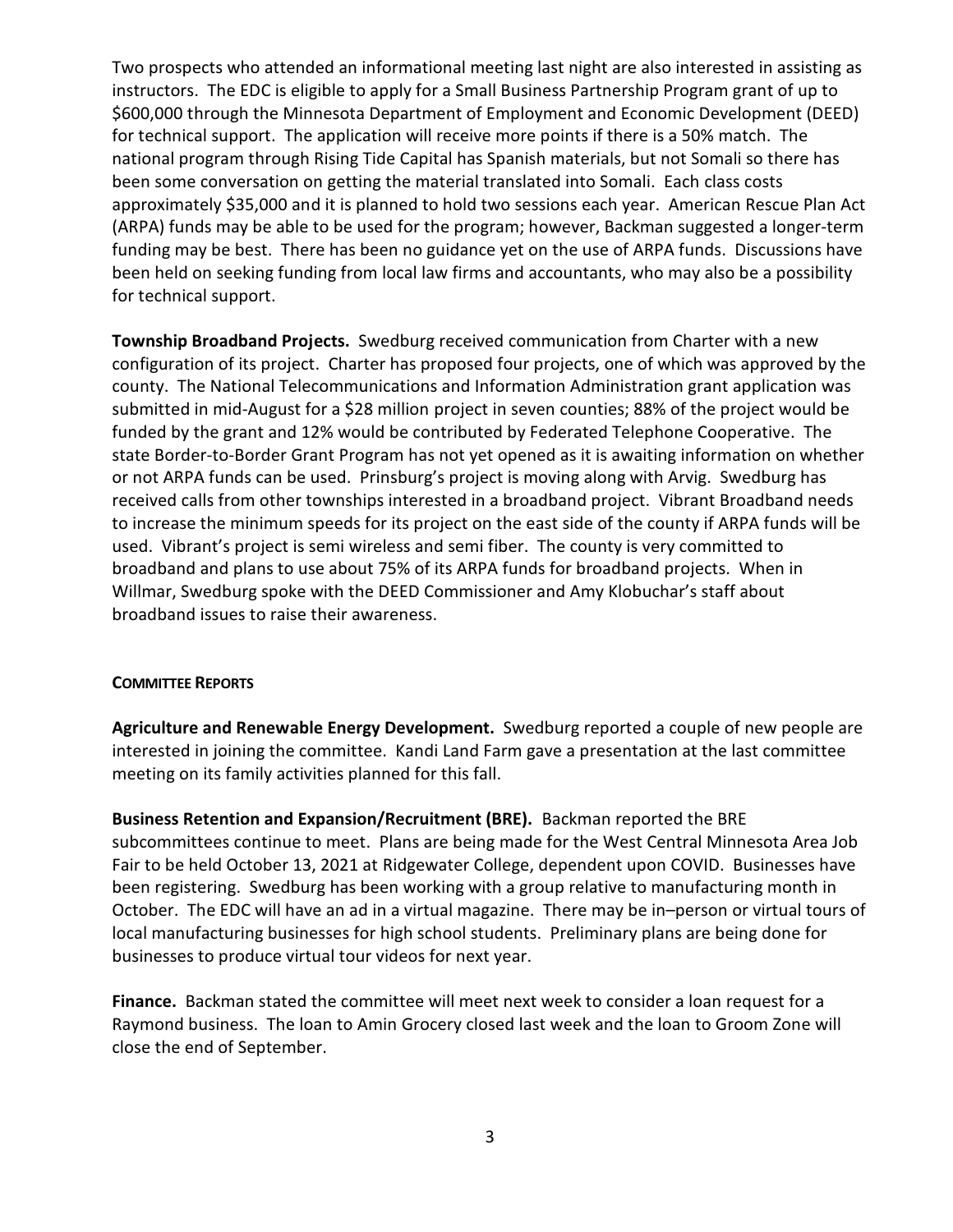Marketing and Public Relations. Swedburg noted EDC staff has been gathering EDC marketing ideas and materials for the new staff person to update.

Leisure Travel. No report.

WHAT's UP? President TerWisscha reported TerWisscha Construction continues to make progress on Simply Shrimp. He noted there is a lot of activity happening in the county. His business has hired some staff, but still has about 20 openings. Gislason and his partner are getting Alley on Ash open full time and looking for staff. Asmus reported the work on First Street is done and Highway 12 is also re-paved. Rollie Boll believes there will be an early harvest and it will be better than anticipated. Commodities dropped some, but are still high. Donna Boonstra reported her projects are moving ahead and product is arriving. Lindrud interviewed her for the upcoming Impact magazine. Construction on the north and south gaps of Highway 23 are on time and on budget. Bid opening for the north gap will be done November 10<sup>th</sup>. She spoke with Michelle Fischbach's staff and letters were sent to all Minnesota congressional representatives either thanking them for requesting congressionally directed funding or voicing concerns to those who did not. Congressional representatives will be attending future board meetings. Heitke noted the grand opening for the Flags of Honor will be September 11. He also provided information on The Fortress, which provides housing for about 25 men who are going through recovery or following incarceration; the men apply to live at The Fortress. He provided this information to Bridget Paulson of Central Minnesota Jobs & Training Services, which has a retraining program. Swedburg noted Kueppers is breaking ground on the housing project by PetSmart at the end of the month.

NEXT MEETING-The next board meeting is 11:00 a.m., Thursday, October 14, 2021 at the Community Room of Heritage Bank, Willmar and via Zoom video conference.

ADJOURNMENT-There being no other business, the meeting was adjourned at approximately 12:40 p.m.

APPROVED: 10/14/2021

Art Benson, Vice President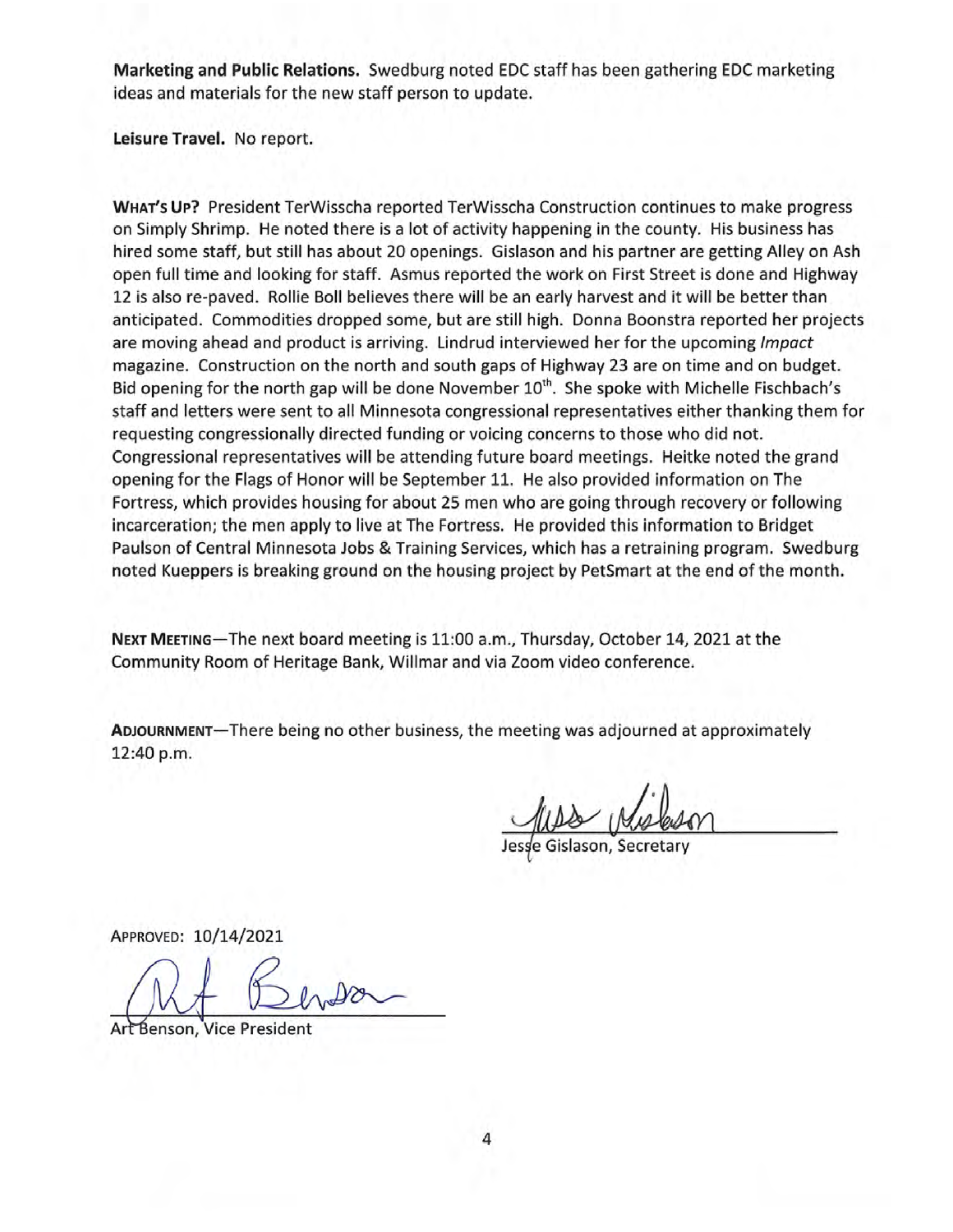## Development Timeline - New Logistics Facility in Industrial Park 4<sup>th</sup> Addition  $\boxtimes$  = Task Completed

Developer submits fully complete construction drawings and specifications ASAP for Building Official & State Review

Note: 2-3 month processing time because there is an 8-12 week delay in State plan reviews  $\bullet$ (Submitted by City to State). Therefore building permits may not be issued until sometime between November - December.

### $\boxtimes$  August 4 – Planning Commission Meeting

- Major Subdivision Application Initiated by City
	- Plat Provided by Developer Planner distributed survey to four Department Directors:  $\circ$ (1) Engineering, (2) Fire, (3) Police, and (4) WMU (electric & water) for their review and any requirements that developer must incorporate
	- NOTE: Since site abuts County Road 5, the new plat must also be sent to County for 30day review period (To September 4)
		- Director contacted County Engineer Mel Odens requesting a reduction in the 30-day review time. Mel plans to respond Aug 9-11 with his plat comments and other requirements in order to shorten timeframe.
- **Planning Commission Meeting**  $\bullet$ 
	- o Land Sale Review/Approval by Planning Commission (Followed by 2 meeting process with City Council - Aug 16 & Sept 7)

## ⊠ August 10, 10am - Submittal Due Date for August 16 City Council Agenda Items (Prepared by Director)

- Council Action Request (CAR)
	- Approve early access license agreement (Resolution) to allow RDC National, Inc. to  $\circ$ perform initial grading work, but no construction of improvements allowed until Plat Approved, Closing completed and Permits issued
	- o Approve Purchase Agreement (Resolution)
	- o Introduce ordinance authorizing land sale and set public hearing at next Council meeting  $(1<sup>st</sup>$  of 2 meetings on Aug  $16<sup>th</sup>$  - 2<sup>nd</sup> meeting on Sept 7<sup>th</sup>)
- CAR ۰
	- Resolution in support of developer's application for major subdivision / replat (b/c city is  $\circ$ property owner)
	- Resolution in support of developer's rezoning application (b/c city is property owner)  $\circ$
	- Resolution initiating vacation of 32<sup>nd</sup> Street SW between Trott and Willmar Aves and  $\circ$ utility easements (b/c city is property owner) with supporting documents:

## $\boxtimes$  August 13 - Additional PC Applications Due Date

- Application & Fee for Land Use Plan Review Satisfactory application, attachments, & fee must be received no sooner than 16-days prior to a Planning Commission meeting
- Application & Fee for Rezoning of Property from G/I to I-1 Satisfactory application, attachments, & fee must be received no sooner than 16-days prior to a Planning Commission meeting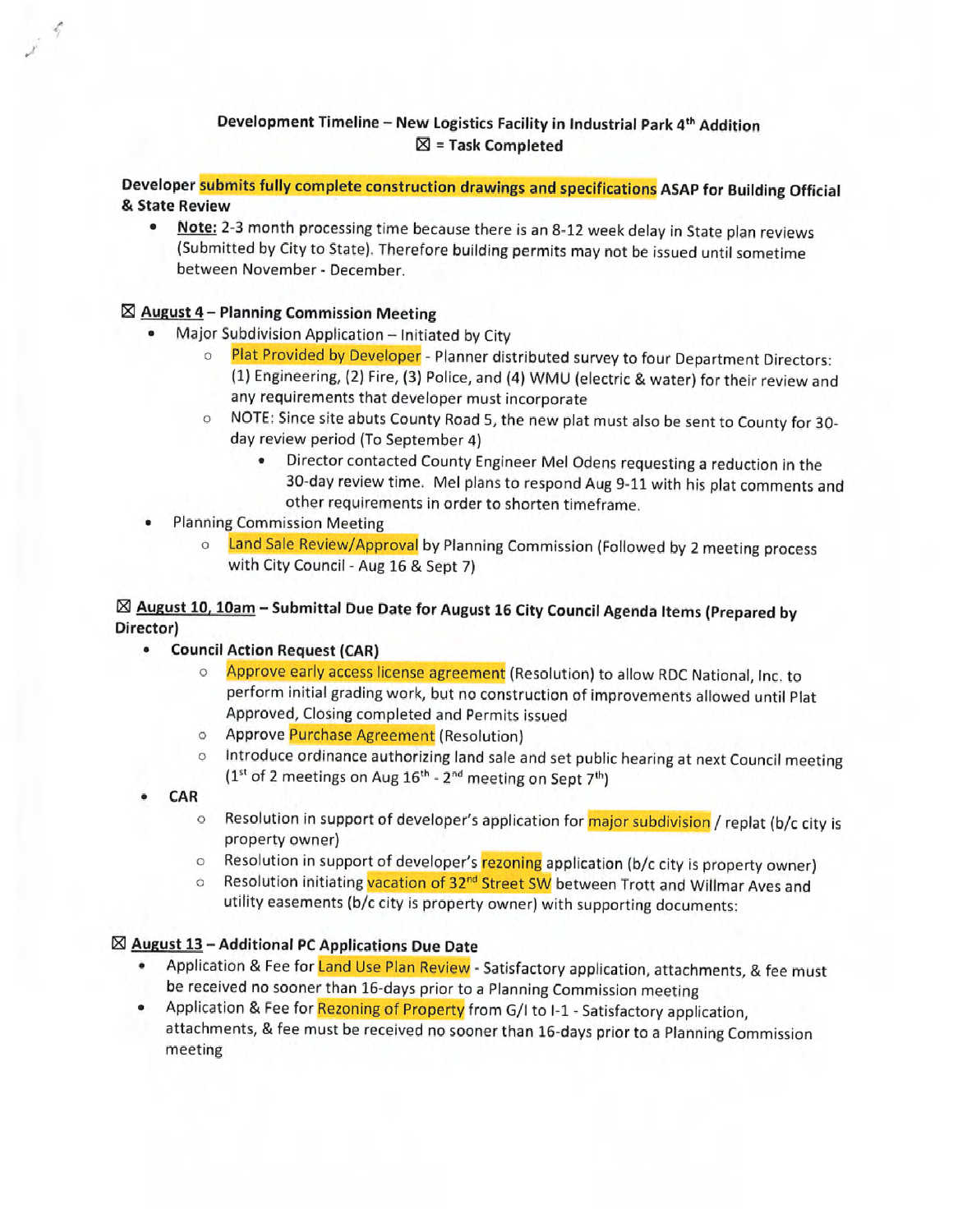### $\boxtimes$  August 16 - City Council Meeting

- Approve Purchase Agreement (Resolution)
- . Introduce ordinance authorizing land sale and set public hearing at next Council meeting (1 of 2 meetings - 2<sup>nd</sup> meeting on Sept 7)
- Approve early access license agreement (Resolution) to allow RDC National, Inc. to have early access to site to begin grade work, but no construction of improvements allowed until Plat Approved and Permits issued
- Adopt Resolution initiating vacation of 32<sup>nd</sup> Street SW between Trott and Willmar Aves and utility easements forward to Planning Commission (September 1)
- Adopt Resolution in support of major subdivision application
- Adopt Resolution initiating rezoning of property from G/I to I-1  $\bullet$

## $\boxtimes$  August 31, 10am - Submittal Due Date for September 7<sup>th</sup> City Council Agenda Items (Prepared by EDC)

- CAR Public Hearing to Adopt Ordinance authorizing land sale
- CAR Adopt Resolution setting public hearing (9/20) to Vacate Street & Utility Easements  $\bullet$

## ⊠ September 1 - Publishing Deadline for Public Hearing Notice in West Central Tribune on Saturday

- Sept 4 (At least 10-days prior to September 15 Planning Commission meeting)
- o Public Hearing for Map Amendment Rezoning
- o Public Hearing for Major Subdivision

## ⊠ September 1 - Planning Commission Meeting (EDC & City Attorney should be in attendance)

- Review of Council-initiated Vacation of Street & Utility Easements; forward recommendation to City Council (September 7 & 20)
- Review of Land Use Plan Review  $\bullet$

## **X September 7 - City Council Meeting (Day after Labor Day - Presented by EDC)**

- Public Hearing to Adopt Ordinance authorizing land sale
- $\bullet$ Adopt Resolution setting public hearing (9/20) to Vacate Street & Utility Easements

## ⊠ September 8 – Submittal Due Date for September 15<sup>th</sup> Planning Commission Agenda Items (Prepared by EDC)

- $\bullet$ **Public Hearing for Map Amendment Rezoning**
- $\bullet$ Public Hearing for Major Subdivision \*Consolidated Preliminary & Final Plat Approval

## □ September 14, 10am - Submittal Due Date for September 20<sup>th</sup> City Council Agenda Items (Prepared by EDC)

- CAR Public Hearing to Adopt Resolution Vacating Street & Utility Easements
- **CAR** Draft Development Agreement (Resolution)
- CAR Review/Approval of Major Subdivision (Resolution)
	- o Consolidated Preliminary & Final Plat Approval, conditioned on successful closing on Developer's purchase of real property
- CAR Introduction of Ordinance to Rezone Property from G/I to I-2 and set public hearing (10/4)

# □ September 15 - Planning Commission Meeting (EDC & City Attorney should be in attendance)

• Public Hearing for Map Amendment Rezoning; forward to City Council (Sept 20 & Oct 4)